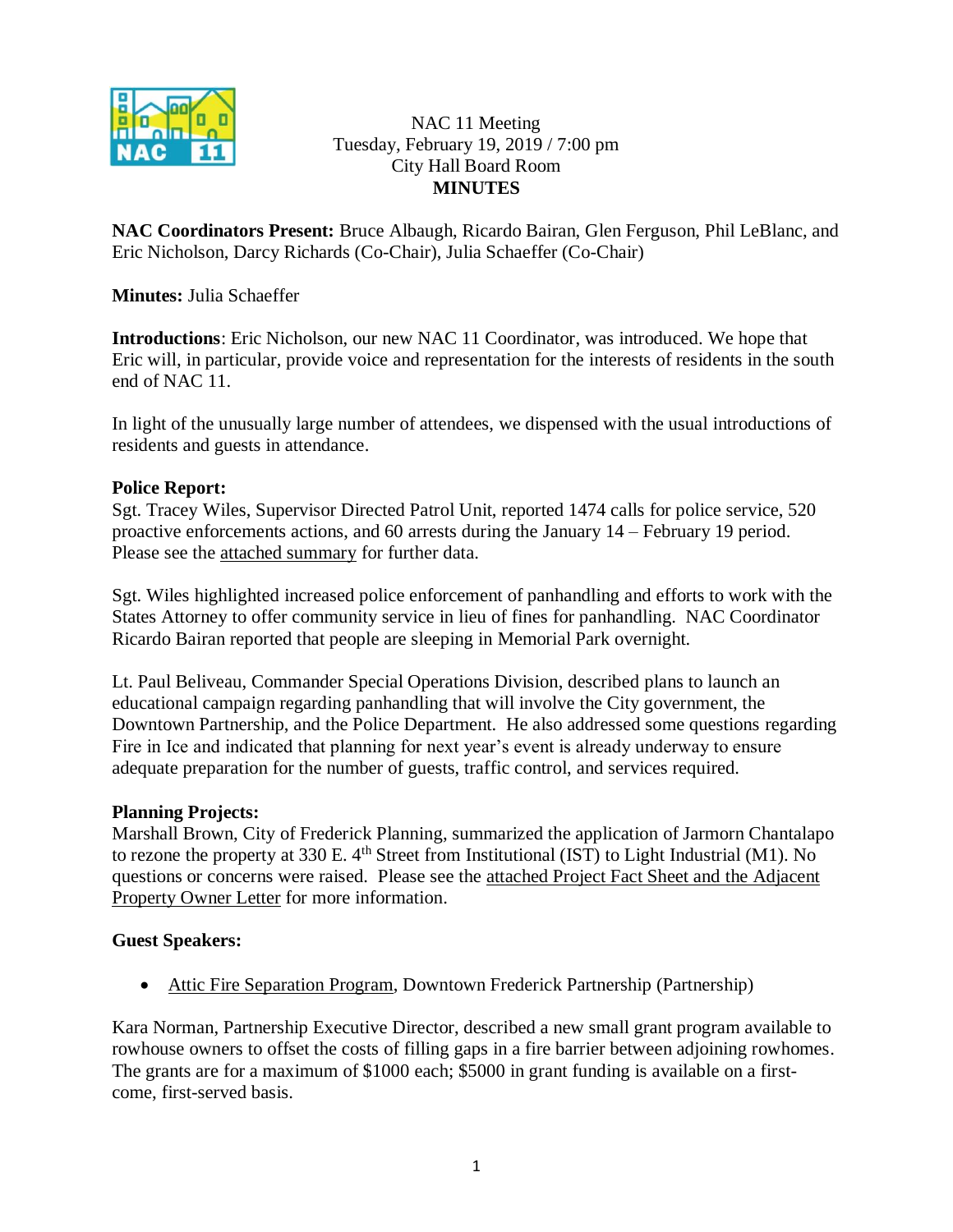Sally Fulmer, a South Market Street resident, shared first-hand experience with a rapidly spreading fire in November 2014 that spread across ten homes, damaging six homes extensively, and forcing Sally out of her home for a year.

A summary of the program is provided in the attached flyer. More information and the grant application form may be found at: <https://downtownfrederick.org/live/community-resources/>

• Visitation Academy Update

Marshall Brown, City of Frederick Planning Chris Smariga of Harris, Smariga & Associates Developer James O'Hare, President and Owner of O2 Holdings and Lafayette Financial Architects Lance Jaccard and Jack Radowich, OTJ Architects

Mr. O'Hare presented an overview of the project and responded to questions from residents for approximately an hour. Architectural drawings and photos were provided in presentation slides attached to this document. The Project Fact sheet and Adjacent Property Owner Letter are also attached. Questions regarding the project should be addressed to City Planner Marshall Brown at [mbrown@cityoffrederick.com.](mailto:mbrown@cityoffrederick.com)

Highlights of the presentation and discussion:

OC/Lafayette has developed historic properties in DC, Baltimore, Annapolis, and Lewes, Delaware. When the company purchased the Visitation Academy property in mid-2017, Mr. O'Hare saw promise but had no objective other than historic preservation. Since that time, he has met with neighbors on 2nd and Church Streets, the Downtown Frederick Partnership, and NACs to gather input on issues faced by the City and resident concerns. Not surprisingly, parking was the number one concern, followed by traffic, density, and building height.

To make the project economically feasible, the company will take advantage of state and federal historic tax credits administered by the Maryland Historic Trust (MHT). To access the tax credits, the project must adhere to MHT's strict standards, which govern both exterior and interior features, and continue to own the property for five years. In August 2018, the company submitted project plans to MHT, and were awarded 3 million dollars in tax credits, the highest level, in November 2018.

The company's plan for the Visitation Project features:

- A campus-like setting
- A 58-60 room boutique hotel in the original school building and hotel parking spaces
- An associated restaurant in the deconsecrated chapel, capacity of 100, valet offsite parking (location not yet determined)
	- o No live music/entertainment
	- o Kitchen will vent through the hotel roof
	- o Deliveries will be made at ground level at the top of the driveway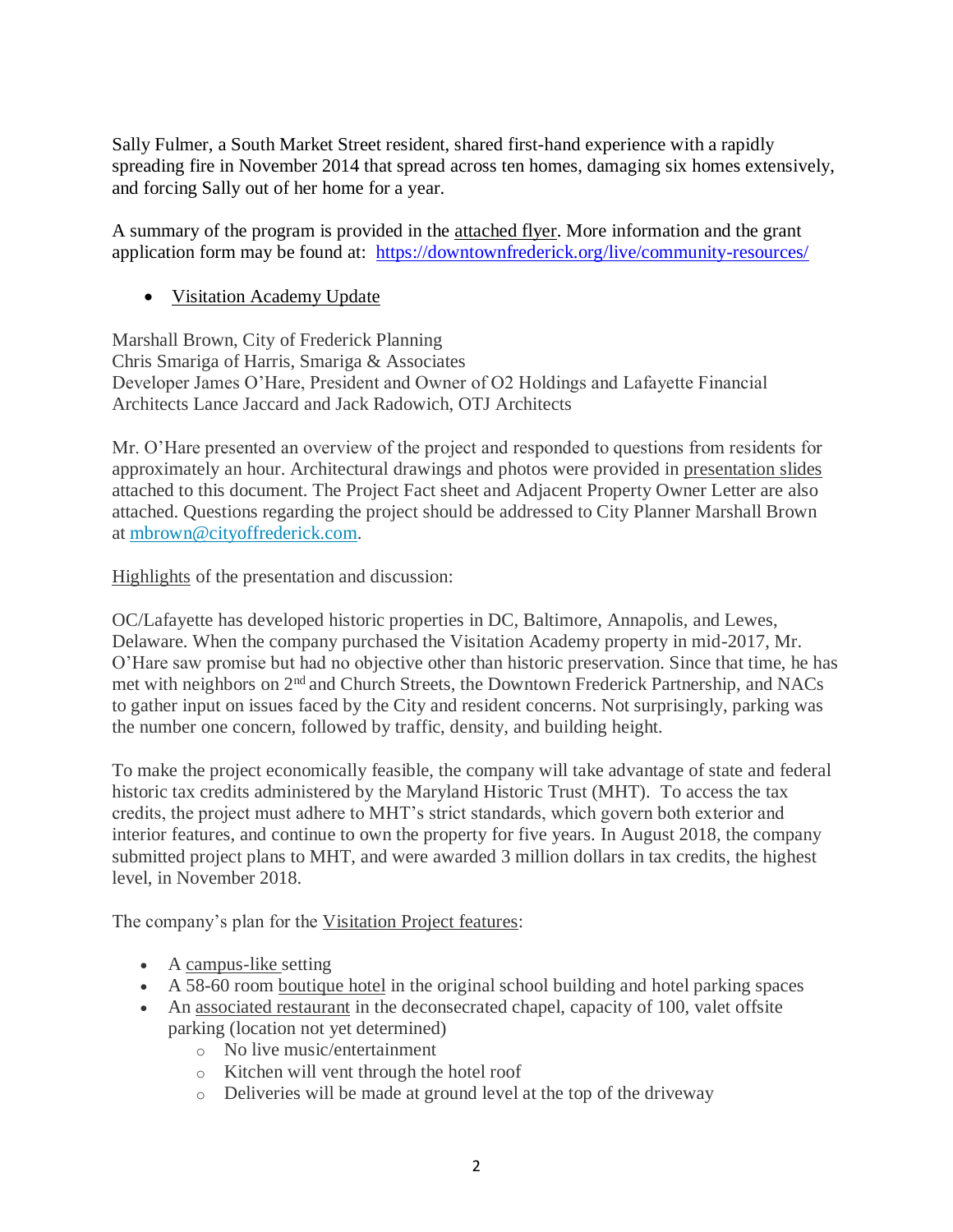- A bridal suite with parking spaces
- Flex space (meeting rooms, auditorium) to accommodate 20-40 people for small business meetings
	- o No decks or outdoor entertainment spaces
- All employee parking offsite (location not yet determined)
- 8 rental townhouse-style apartments facing East Church Street and internal parking spaces
- Two new buildings containing 35 residential condo units ('flats'); one floor living/master-on-main units; 1250-2000 square feet; 2 parking spots per unit beneath the building; pricing at \$500-800K
- A widened entrance on East Church Street (24 feet) to allow for two-way traffic, resulting in the loss of 5 parking spaces on the street.

Mr. Jaccard spoke of sightlines deep into the property, building height limitations, and maintaining neighborhood views. Exterior finishes will be consistent with materials used in the historic property. Green spaces will be preserved and maintained. Trees with a diameter of 12" or more are not planned for demolition. The cemetery with the remains of 110 nuns will be preserved and damaged headstones improved/replaced.

The project team has been working through the process with City's Planning Department and will participate in a Historic Preservation Commission (HPC) workshop on April 15. Pending approvals, the company anticipates construction to begin in 6 months, starting with the apartments. The hotel construction will begin in 14-16 months, and the new residential units will be constructed in stages. Construction staging will be internal to the site, except for repair work on outward facing brick and historic windows.

Mr. O'Hare expressed willingness to meet separately with neighbors to discuss concerns about losing privacy (guests/residents "looming over us in our back yards"), street parking issues, and the impact of lighting from buildings and cars into homes. The company will seek to mitigate these issues but stated openly that the project will have an impact on the neighborhood.

A name for the hotel has not been finally decided upon, but Mr. O'Hare is considering Visitation Frederick. The hotel will be managed by a third party but will not be flagged as a part of chain.

A resident made two suggestions: green roofs on the new condo buildings and a means (a website perhaps?) to follow the progress on the developments.

# **INTEREST GROUP UPDATES:**

• Litter Committee – Julia Schaeffer – In a letter dated February 4, 2019, the Sustainability Committee requested that the Mayor and Board consider a new ordinance calling for property owners to be responsible for cleaning the sidewalks associated with their property. (Letter attached.) On March 20, the Litter Committee will brief NACs 6/9 on litter abatement efforts. The Committee has met with the Downtown Frederick Partnership and representatives of the Mayor's Office and the Department of Public Works on ensuring that downtown Frederick has sufficient trash cans to meet current demands and to request that the City assume responsibility for purchasing trash cans. The